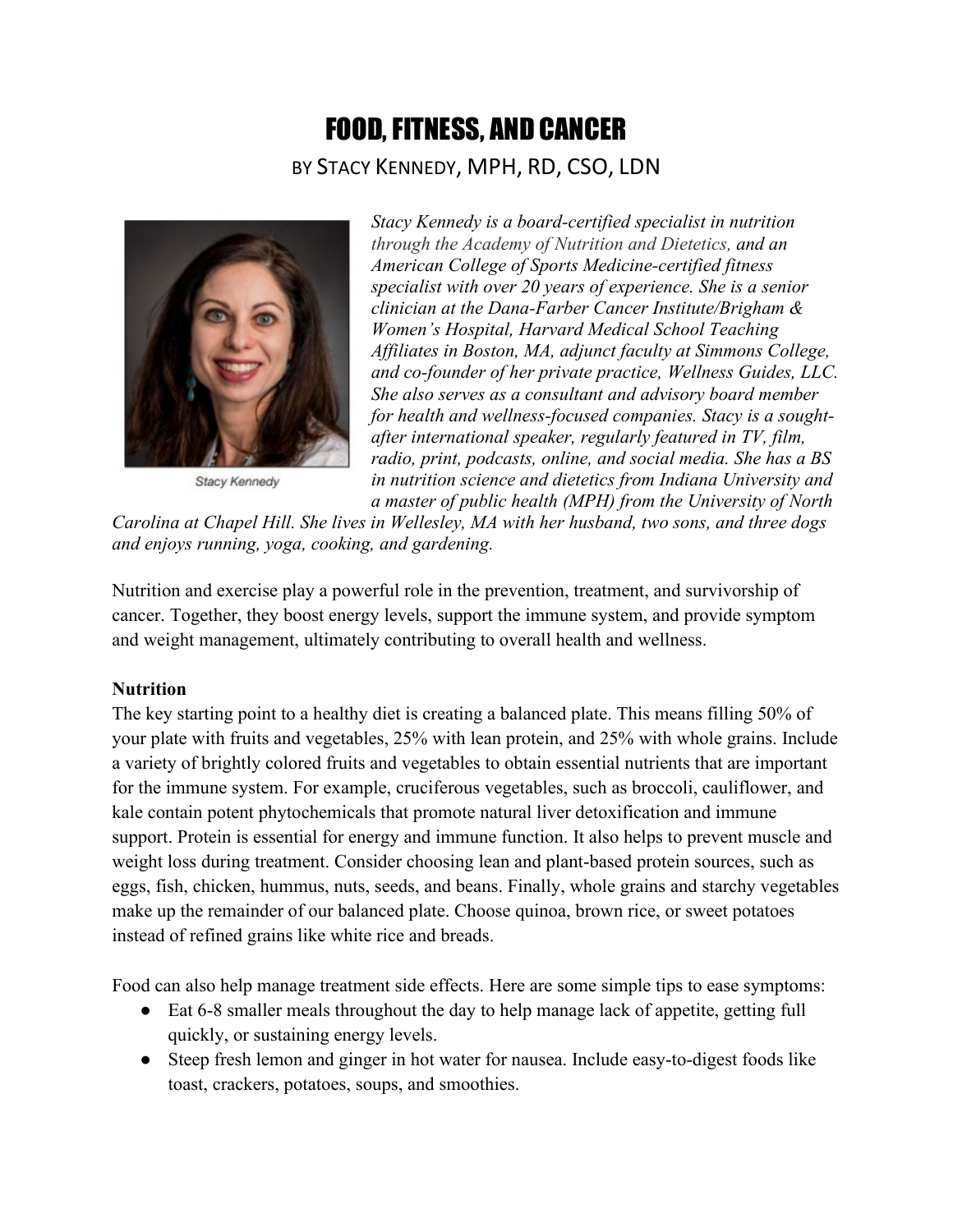- Alleviate constipation with hydration, senna tea, adequate fiber intake, and gentle walking or activity. Try warm beverages and foods like herbal tea, hot water with lemon, oatmeal, and vegetable, lentil, or bean soups.
- Prevent electrolyte depletion and nutrient malabsorption from diarrhea by hydrating with electrolytes and achieving the right balance of dietary fiber in foods.
- Avoid concentrated sweets, lactose, spicy foods, extreme food temperatures, and excess caffeine when experiencing heartburn or diarrhea. Bland foods rich in carbohydrates with sodium can help, such as a baked potato with sea salt.
- Snack on tart, sour foods like cherries or citrus to combat taste changes. Hydrate with natural flavors like adding fresh fruits and herbs to water, season foods with spices and herbs, and avoid contact with metal utensils and packaging.
- To ease peripheral neuropathy, speak with your doctor and dietitian about a B-vitamin supplement (B6 and/or B12). Include colorful fruits and vegetables and healthy fats like those found in nuts, seeds, avocados, and olives to provide natural anti-inflammatory



compounds. Be sure to stay well hydrated with electrolytes.

## **Exercise**

Physical activity can help reduce the risk of developing cancer. According to the National Cancer Institute, exercise can also play a role in preventing future cancers and may impact quality of life after cancer. Many of us think that physical activity should include running, long gym

Healthy Eating Plate, from the Harvard University T.H. Chan School of Public Health

workouts, or a kickboxing class. However, 30 minutes of walking every day can reduce treatment side effects and promote cancer survivorship. Movement therapies such as qigong, tai chi, and yoga may be helpful in relieving tired muscles and reducing stress. Remember to start slowly, pace yourself, and celebrate small accomplishments. Not only does exercise provide a physical benefit, it establishes social connections, helps fight anxiety, and it can elevate your mood. Explore the various types of physical activity and choose something that fits your lifestyle.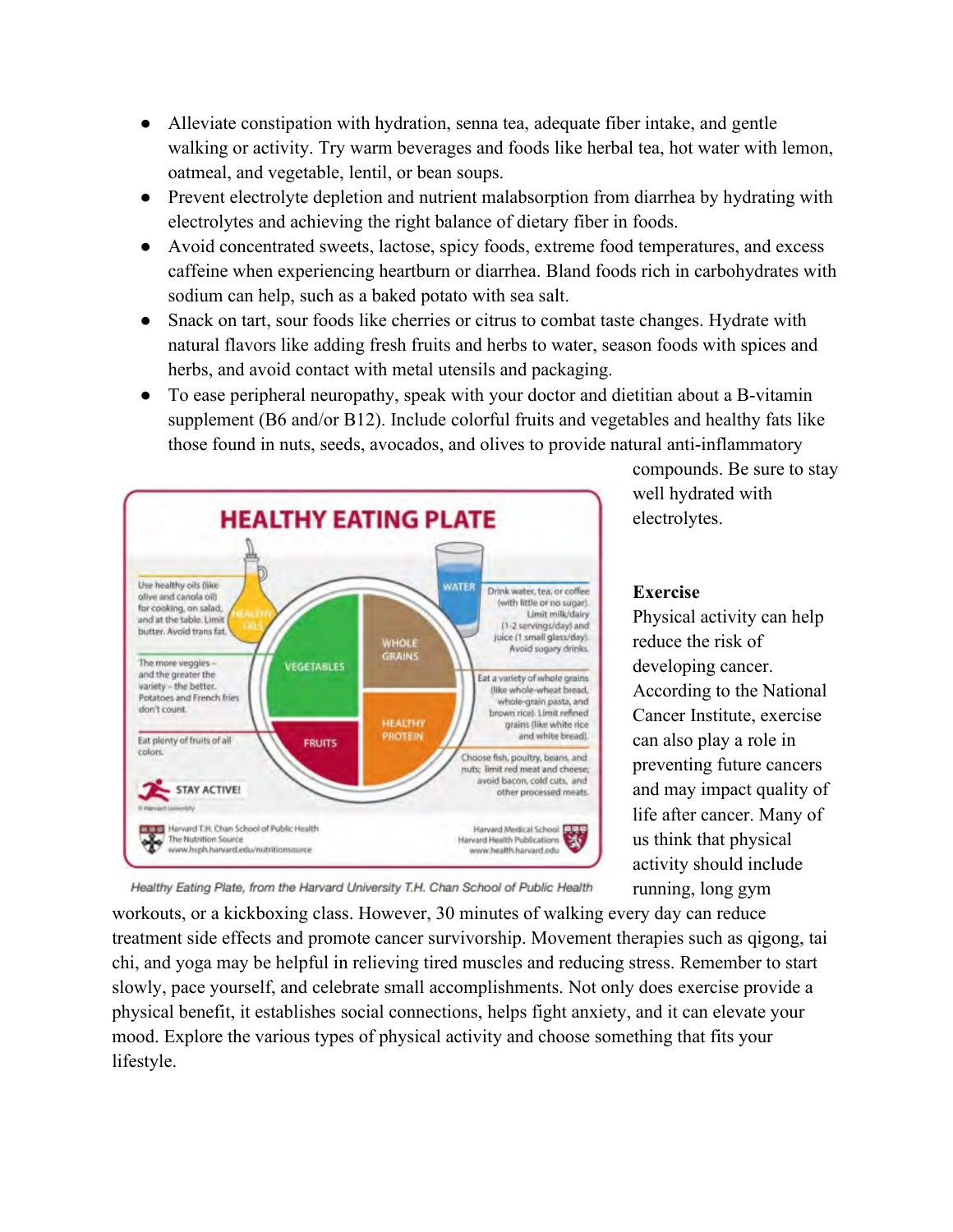## **Nutrition Myths and Cancer: Fact or Fiction?**

A healthy, balanced diet may seem impossible to achieve with the countless myths regarding food and the development of cancer. Let's take a closer look at some of them:

**Myth**: All meat causes cancer.

**Truth**: A large amount of red meat in your diet may raise the risk of getting cancer. Limit servings to less than 18 oz per week. Processed meats, such as hot dogs, bacon, and salami should be consumed less than once a week because of their link with colorectal and breast cancer.

**Myth**: Fresh fruit and vegetables are healthier than frozen fruit and vegetables. **Truth**: Frozen fruit and vegetables are just as healthy as fresh.

#### **Myth**: Sugar causes cancer.

**Truth**: There is no proven, direct link between sugar and cancer risk. However, large amounts of refined sugar can lead to obesity, which increases cancer risk. Limit added sugars to less than 25 grams a day for women and less than 36 grams a day for men.

**Myth**: All carbohydrates are bad.

**Truth**: Different carbohydrates have different effects on our body. Stick to lower glycemic foods, like starchy vegetables and whole grains. Avoid higher glycemic foods like cakes, cookies, and candy. *(Editor's note: Glycemic refers to a food's ability to affect blood glucose levels.)*

**Myth:** Organic foods prevent cancer.

**Truth:** While experts agree that consuming a variety of fruits and vegetables is healthy, the consensus about consuming organic continues to emerge. According to the National Comprehensive Cancer Network, there is limited evidence to suggest that eating organic foods can reduce your cancer risk. A recent study observed a reduction in the risk of non-Hodgkin lymphoma among women who "usually/always" ate organic foods. These results were compared to women who reported "never" eating organic foods. Look for locally sourced produce, meat, dairy, and eggs in your community; they may have less pesticide compared to store bought items, even without the organic stamp of approval.

**Myth:** Superfoods such as chia seeds, seaweed, and acai have powerful cancer-fighting properties you can't get with your average fruit or veggie.

**Truth:** Unfortunately, there is little research to support the overstated claims we often hear associated with these foods. All fruits, veggies, herbs, and spices are "super" for a variety of reasons. Many super foods can be found in one's own local produce and other ingredients unique to the locale. "Superfoods" can be a part of a well-balanced diet to offer new and interesting flavors and options for plant-based foods.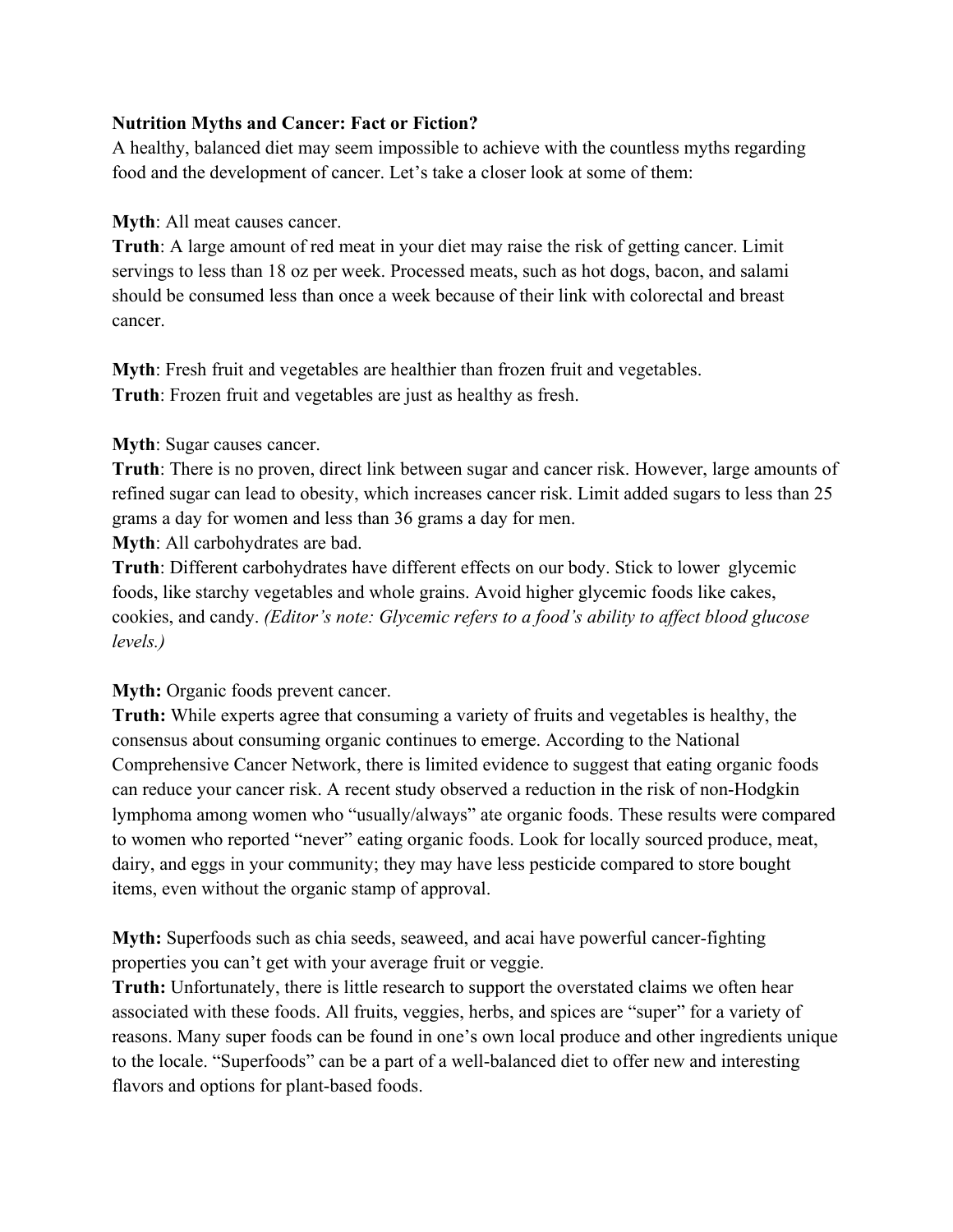#### **Should I be taking supplements?**

Many patients ask if they should take vitamin and mineral supplements during treatment. Taking a "food first" approach is recommended. This means trying to get as many nutrients from food as possible. The National Cancer Institute, American Cancer Society, and American Society of Clinical Oncology discourage the use of high dose antioxidants such as vitamins C, E, and carotenes, in pill or supplement form, during radiation and chemotherapy, as they may reduce treatment effectiveness. However, eating foods rich in antioxidants like blueberries, oranges, spinach, and sweet potatoes do not pose any risk during treatment; they provide important nutrients in an ideal dose and form.

If you're concerned, micronutrient deficiencies in magnesium or iron, for example, can be detected through blood tests. Talk to your physician and registered dietitian to discuss a safe approach for correcting deficiencies.

Another popular interest is the benefit of probiotics. Probiotics are healthy bacteria that can improve upon the gut flora that live inside our digestive system. They can be found naturally in foods like Greek yogurt, kefir, and fermented foods, but also in supplement form. While probiotics can provide gastrointestinal benefits, like helping control diarrhea, they are not necessary for everyone. Consult your physician or registered dietitian before adding probiotics into your diet.

Click on the following links for further information:

"A Prescription for Healthy Living: How Diet and Exercise Can Help Cancer Patients" *blog.dana-farber.org/insight/2018/09/prescription-healthy-living-diet-exercise-can-help-cancerpatients/*

"What Is a Balanced Diet?" *blog.dana-farber.org/insight/2019/02/what-is-a-balanced-diet/*

"Exercise as Part of Cancer Treatment" *https://www.health.harvard.edu/blog/exercise-as-part-of-cancer-treatment-2018061314035*

"More Evidence of Exercise for Cancer Prevention" *[www.aicr.org/cancer-research-update/2016/05\\_18/cru-More-Evidence-of-Exercise-for-Cancer-](http://www.aicr.org/cancer-research-update/2016/05_18/cru-More-Evidence-of-Exercise-for-Cancer-Prevention.html)[Prevention.html](http://www.aicr.org/cancer-research-update/2016/05_18/cru-More-Evidence-of-Exercise-for-Cancer-Prevention.html)*

"Debunking Common Nutrition Myths [Infographic]" *blog.dana-farber.org/insight/2014/04/debunking-common-nutrition-myths/*

"Sugar and Cancer: What Is the Relationship?"